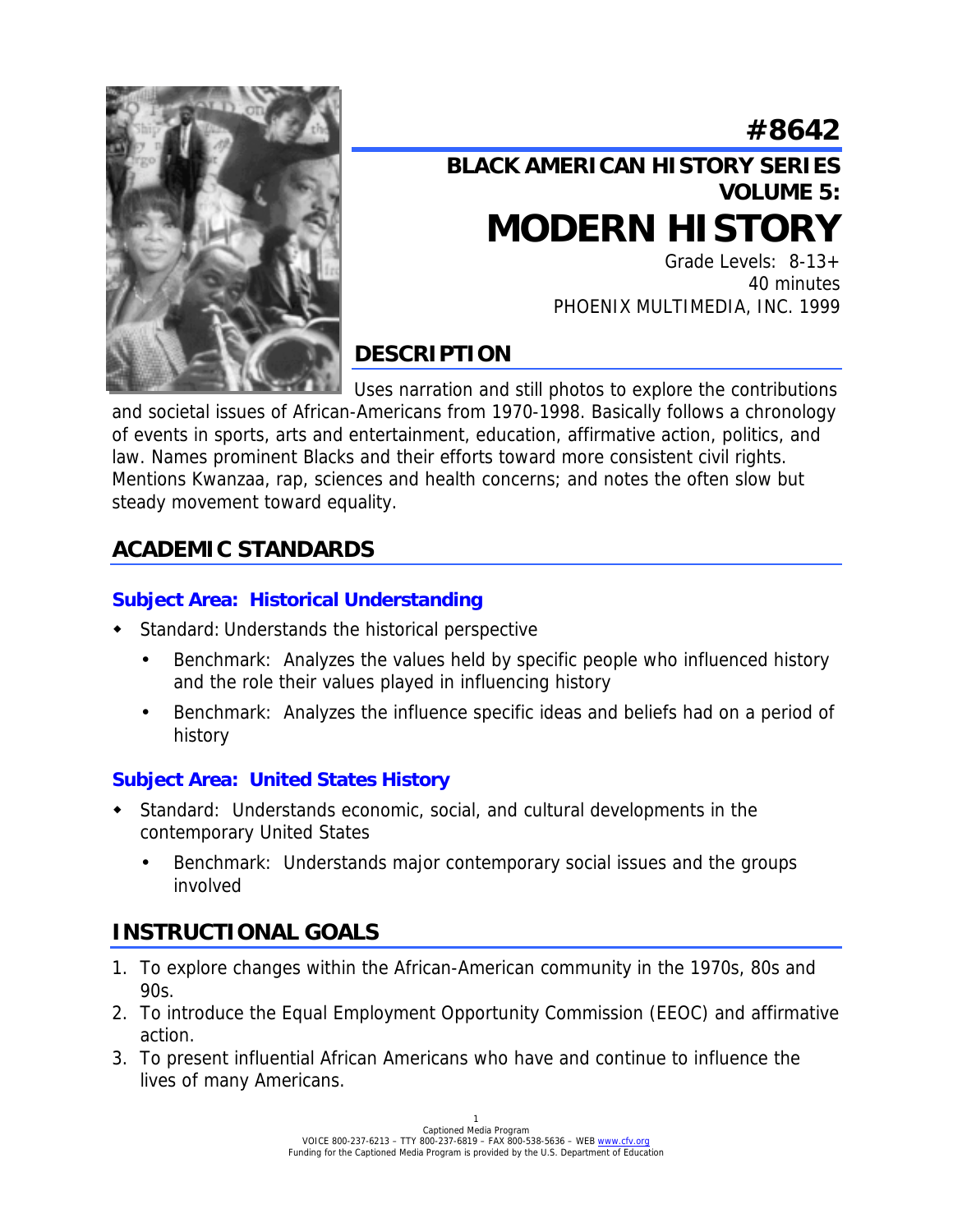### **VOCABULARY**

- 1. affirmative action
- 2. busing
- 3. "filling quotas"
- 4. redistricting
- 5. separatism
- 6. "white flight"

### **BEFORE SHOWING**

- 1. Discuss the oppression of people throughout history.
- 2. Discuss current issues minorities face in the United States.
- 3. Discuss vocabulary words utilized in the video.

### **AFTER SHOWING**

#### **Discussion Items and Questions**

- 1. What is the importance of the following to African-American history?
	- a. Equal Employment Opportunity Commission
	- b. Busing and redistricting
	- c. Louis Farrakan
	- d. The Million Man March
	- e. Affirmative action
	- f. Jesse Jackson
	- g. Rodney King & the South Central riots
	- h. Colin Powell
	- i. Kwanzaa
	- j. Black Entertainment Television
	- k. Dr. Mae Jemison
- 2. Discuss oppression in the United States.
	- a. What groups have been oppressed in the United States?
	- b. Examine the history of discrimination against African Americans in the United States.
	- c. Discuss the effects of discrimination.
- 3. Discuss ways to overcome prejudice.

#### **Applications and Activities**

- 1. Create a list of groups who have battled oppression throughout history.
- 2. Create a timeline of the advances and setbacks faced by African Americans throughout their journey for equality in the United States.





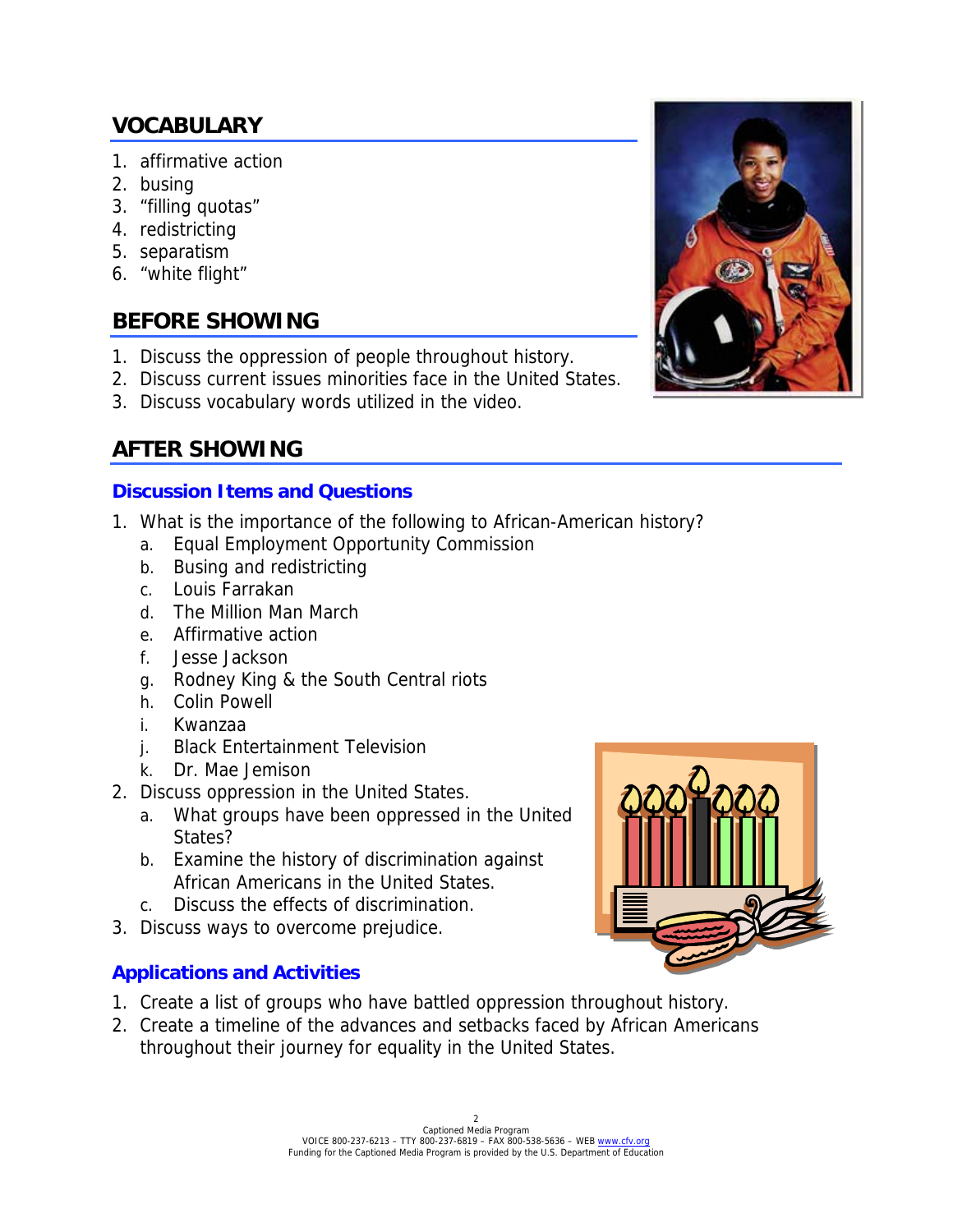- 3. Lead a class discussion about the similarities and differences of the struggle for equality for the African-American and the Deaf communities.
- 4. Create a list of the laws and organizations created to assist in guaranteeing the rights of African Americans.
- 5. Research the history of the Equal Employment Opportunity Commission (EEOC). Lead a class discussion on the importance of the Commission, their work and affirmative action.
- 6. The video mentions a number of influential African-American athletes, politicians and artists. Write a research paper about one of those mentioned and the challenges they have faced.
- 7. Learn the story behind the Civil Rights Memorial via the Internet: <http://www.splcenter.org/centerinfo/ci-index.html>and visit the online version of the memorial.
- 8. Construct a bulletin board celebrating the life of an influential person mentioned in the video.
- 9. Compare and contrast the ideas and visions of the following: Dr. Martin Luther King, Jr., the Black Panthers, Malcolm X and Louis Farrakan.
- 10. Compare and contrast the plight of African Americans to other minorities in the United States.
- 11. Research a Kwanzaa celebration and have students prepare and present different aspects of the celebration.
- 12. Compare and contrast the health statistics of African Americans to others.
- 13. Research and discuss the influence of Rap music on American culture.
- 14. Construct a bulletin board promoting multiculturalism.

### **RELATED RESOURCES**

### **Captioned Media Program**

- Black American History Series Volume 4: Civil Rights #8641
- We Shall Overcome: A History of the Civil Rights Movement #2695